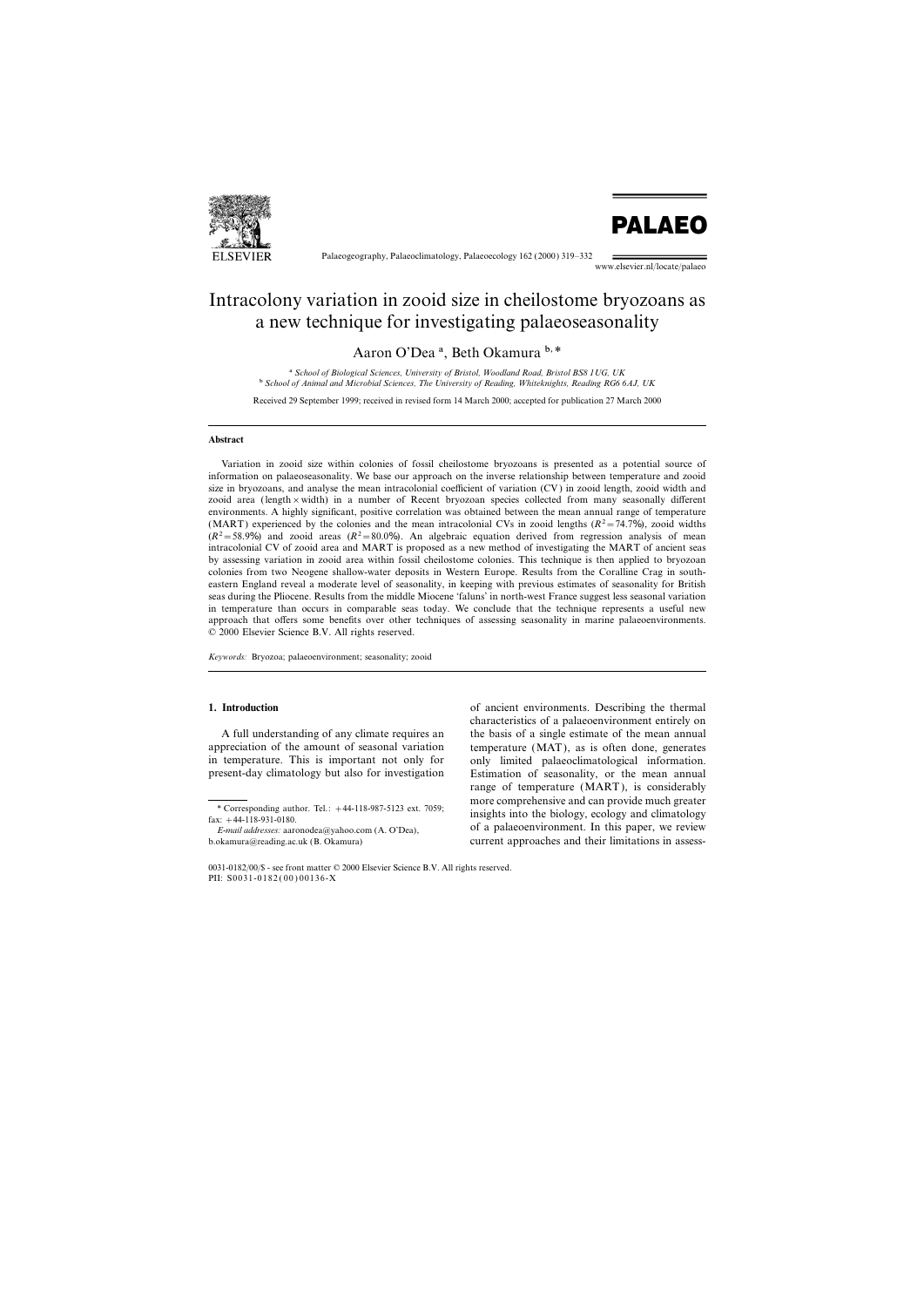apply a new technique that uses bryozoan mor- the local, regional and global oceanography and phology as an indicator of the MART. climate (e.g. Andreasson and Schmitz, 1996),

environments show a considerable geographic varia-<br>tion. Pronounced seasonal variation in temperature organisms are greatly influenced by their seasonal tion. Pronounced seasonal variation in temperature organisms are greatly influenced by their seasonal<br>is characteristic of mid-latitude temperate seas in environments. Furthermore because physiological is characteristic of mid-latitude temperate seas in environments. Furthermore, because physiological<br>which the MART can often exceed 20°C. Such tolerances often determine the geographical ranges which the MART can often exceed 20 $^{\circ}$ C. Such tolerances often determine the geographical ranges thermal fluctuations are chiefly driven by seasonal of species  $(Cox, and Moore, 1993)$  seasonality thermal fluctuations are chiefly driven by seasonal<br>changes in surface water heating as a result of the<br>obliquity of the ecliptic of the earth away from the<br>obliquity of the ecliptic of the earth away from the<br>sun. However ature regimes can result in thermal characteristics also assessing a skin to a large lake rather than the open ocean *palaeoseasonality* (Prandle and Lane, 1995). Marine environments with low levels of seasonal

Marine environments with low levels of seasonal<br>variation in temperature include the abyssal<br>depths, very-high-latitude seas, and many tropical<br>regions. Deep abyssal waters are buffered against<br>extremes of temperature, whi 1.5°C (Clarke et al., 1988). In tropical regions,<br>surface-water heating is relatively constant, waters<br>are typically permanently stratified, and seasonal<br>variation in temperature is low. However, this<br>pattern does not pert Panamanian Caribbean coast remains a stable 28–<br>30°C, while just 100 km to the south, strong sea-<br>reliability of approaches that rest upon the prin-30°C, while just 100 km to the south, strong sea-<br>sonal unwelling in the Gulf of Panama (eastern ciple of taxonomic uniformitarianism is consonal upwelling in the Gulf of Panama (eastern ciple of taxonomic uniformitarianism is con-<br>Pacific) results in a MART of around  $11^{\circ}$ C strained by a number of assumptions. These Pacific) results in a MART of around  $11^{\circ}$ C (D'Croz and Robertson, 1997). include: (1) that we fully understand and are able

an ancient sea can provide insight on environmen- (3) that the ecological affinities of the organisms

ing palaeoseasonality. We then introduce and tal factors such as latitude and depth of the sea, water-column stratification (e.g. Purton and *1.1. Seasonal temperature regimes in modern* Brasier, 1997), and upwelling (e.g. Teranes et al., *marine environments* 1996). In addition, seasonality data will increase the understanding of the palaeobiology of fossil Seasonal temperature regimes in modern marine organisms. The life cycles, growth habits, behavi-

to isolate the environmental parameters governing *1.2. Importance of studying palaeoseasonality* the present-day distribution of biota; (2) that the distribution of both present day and fossil biota Information on seasonal temperature regime of are in equilibrium with environmental parameters;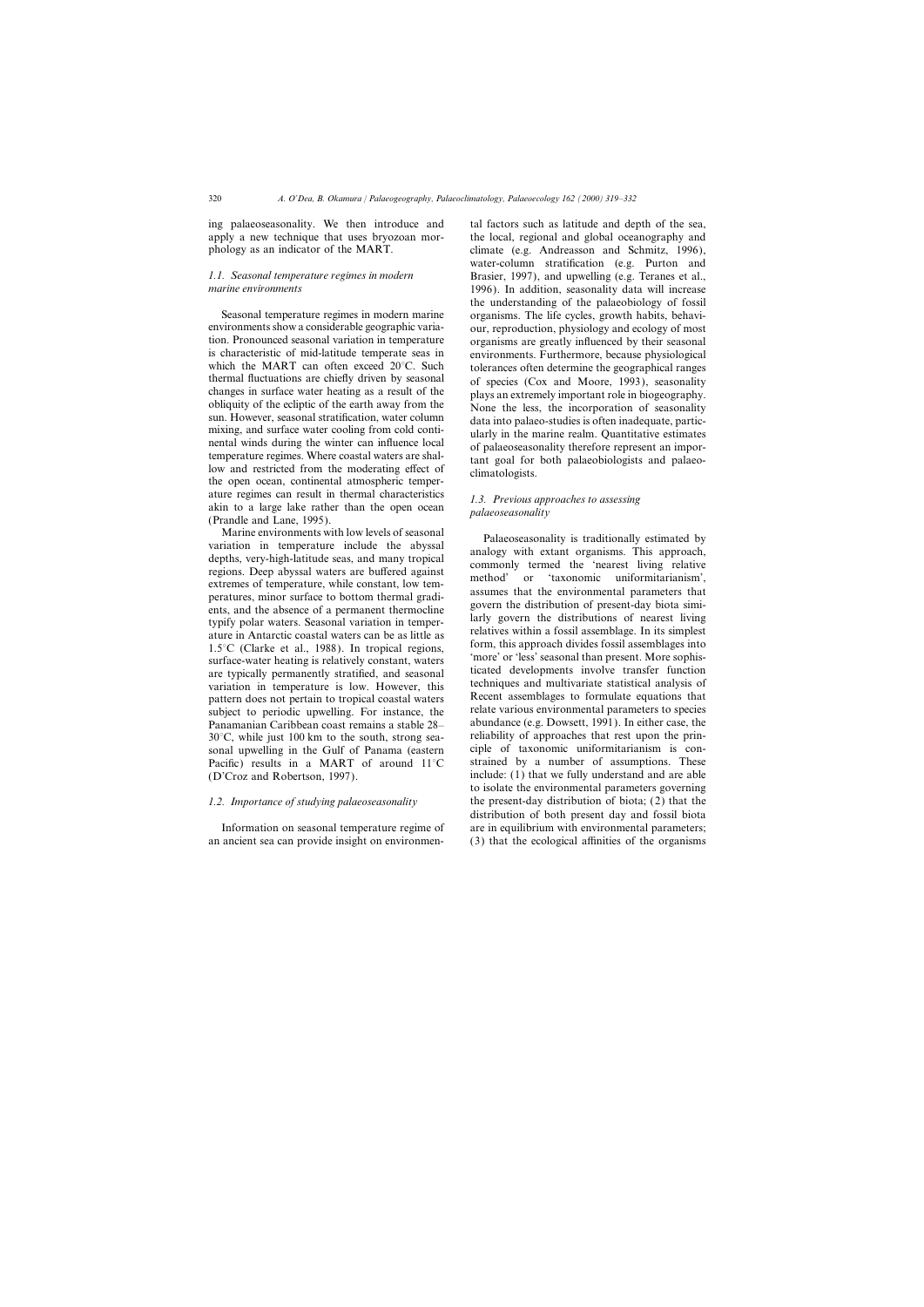have not changed through time; and (4) that a assumptions that, in practice, may not always be fossil assemblage is representative of the death met. One is that the material is original and has assemblage (Lowe and Walker, 1986). In practice, not been diagenetically altered. Also, if absolute it is unlikely that all of these requirements can palaeotemperature data are desired, the ratio of ever be fully satisfied. Furthermore, confident isotopes must have been fractionated in equilibapplication of the nearest living relative method is rium with the isotopic composition of the ambient rarely achieved in pre-Neogene environments, water at the time. If only relative trends in palaeo-

promising technique for determining palaeoseason- equilibrium, it must be assumed that the degree of ality is isotope profiling. This technique analyses disequilibrium did not change on a seasonal basis. changes in the isotopic composition of mineralogic material that has been laid down sequentially *1.4. Bryozoan zooid size and temperature* during seasonal growth of organisms. Variation in the ratio of oxygen isotopes provides information Cheilostome bryozoans are colonial, benthic on the seasonal environment in which the organism invertebrates that are common in a wide variety developed (e.g. Purton and Brasier, 1997), as well of marine habitats around the world. The fossil as on the growth rates and longevity of fossil record shows that cheilostomes have been abunanimals (Jones, 1998). Isotope profiling can be dant and diverse since the late Cretaceous. applied widely, from the enamel of mammalian Colonies are generally sessile and are composed of teeth (Sharp and Cerling, 1998) to the shells of asexually budded modules, termed zooids (Fig. 1), molluscs (Purton and Brasier, 1997) and the tests which are calcified to varying degrees. Once a of long-lived single celled protozoans ( Wefer and zooid is budded, it remains a fixed size since the Berger, 1980). Two preliminary studies have shown external lateral walls do not undergo subsequent potential for the application of this approach to outward expansion. Cheilostome bryozoans genbryozoans (Pätzold et al., 1987; Bader, 2000). erally form encrusting or erect colonies that are With the advent of micro-drilling techniques and epilithic or epibiotic. small sample analysis, isotope profiling should The size of normal feeding zooids in cheilostome provide extremely high resolution data on palaeo- bryozoans is consistently found to be a function environments (Jones, 1998). of the ambient water temperature, with smaller

However, despite its great potential, the following considerations indicate that an independent approach to isotopic profiling is highly desirable. First, a number of investigations suggest serious limitations. For example, variation in the oxygen isotope composition of gastropod, brachiopod and bivalve material from an environmentally stable locality was found to be too great to have been purely the result of seasonal temperature changes (Marshall et al., 1996). In addition, seasonal variation in the oxygen and carbon isotope composition in long-lived, Recent reef corals revealed significant and unexplained differences between coral colonies within the same climatic locality (Guzman and Tudhope, 1998). These studies suggest that isotope profiling may provide<br>
Fig. 1. *Escharina dutertrei*: a cheilostome bryozoan colony from<br>
the Pliocene Coralline Crag The colony is composed of iterated

In addition, isotope profiling requires a few box-like zooids. Scale bar: 1 mm.

simply because too few extant taxa are available. temperature are sought, this is not such a problem. An increasingly popular and possibly more However, if the material was fractionated out of



the Pliocene Coralline Crag. The colony is composed of iterated,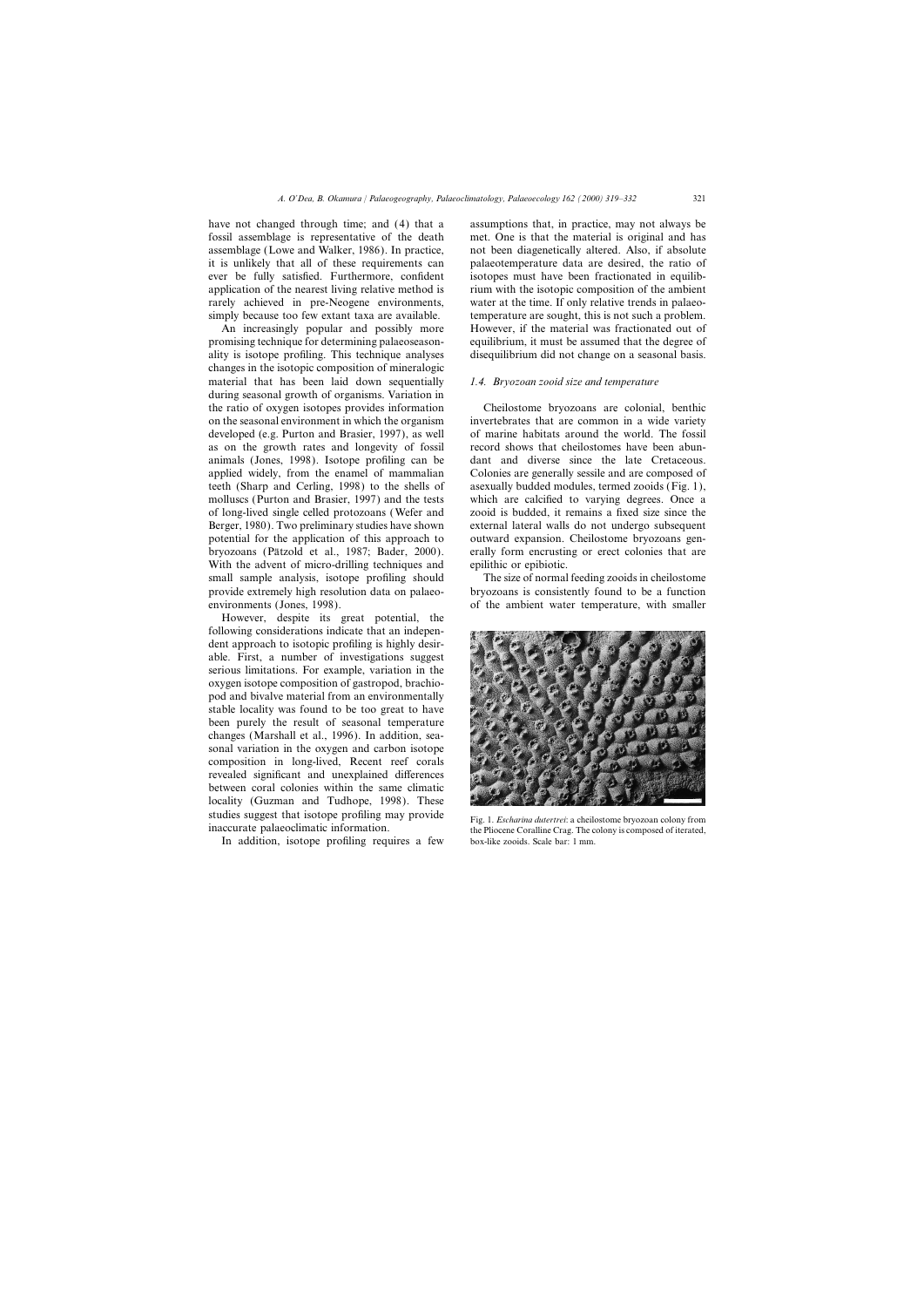zooids being produced in warmer waters. This sonal variations in temperature in ancient seas. occurs both within species over geographical Although seasonal changes in zooid size have been ranges (Ryland, 1963; Morris, 1976), within documented within species (Okamura, 1987) and species over time (Okamura, 1987; Okamura and vithin colonies (O'Dea and Okamura, 1999), this Bishop, 1988) and within genotypes (individual is the first study to use intracolonial zooid-size colonies) over seasonally derived changes in tem- variations in fossil bryozoans to infer palaeoseaperature (O'Dea and Okamura, 1999) and labora- sonal climates. tory culture (Menon, 1972; Hunter and Hughes, 1994). Such a decrease in body size at higher temperatures is observed in many taxa, ranging from vertebrates to plants, and thus has been **2. Developing the technique: seasonal zooid-size** termed the 'temperature-size rule' (see Atkinson, **variation in Recent bryozoans** 1994). In the Bryozoa, the temperature-size response occurs irrespective of the food levels *2.1. Material, methods and criteria of data* (Hunter and Hughes, 1994; O'Dea and Okamura, *collection* 1999), the reproductive state of colonies, and the rate of growth within colonies (O'Dea and Twenty-nine cheilostome species from 16 locali-Okamura, 1999). ties were found to be suitable for analysis. These

rule has led to the suggestion that temporal trends in zooid size within bryozoan species could be MART typical of each locality, are listed in used to infer relative trends in palaeotemperature (Okamura and Bishop, 1988; Hunter and Hughes, entailed detailed and often extensive inspection of 1994; O'Dea and Okamura, 1999). Although a material collected by ourselves and housed in similar technique has previously been used with museum and private collections. Species from varibivalves (Strauch, 1968), a foraminiferan ous localities were chosen only if sufficient replicate (Malmgren and Kennett, 1978) and a mammal material was available (see below) and if climato- (Tchernov, 1984), bryozoans present unique logical data allowed accurate estimates of the advantages such as iteration of zooids (see also MART experienced by the colonies. Section 4) that make them particularly suitable. The MARTs of the localities ranged from 2.1

temperature–size rule to investigate seasonal varia- data relate to the depth at which the bryozoans tions in palaeotemperature. Given that zooid size were collected except the four Antarctic species is temperature-dependent, our study aims to esti- from the Discovery Stations, for which surface mate how variation in zooid size within colonies water data were used. Since Antarctic water temof cheilostome bryozoans is related to the seasonal peratures change little with depth, the use of variation in temperature that a colony experiences. surface water data provides a close approximation This is achieved by evaluating the sizes of zooids of the actual temperatures experienced by benthic in replicate colonies of a number of Recent species colonies. that were collected from a variety of seasonally Because the magnitude of variation in size of different environments. Predictions, based on the any population is often dependent upon the mean relationship between within-colony variation in size of the individuals, the coefficient of variation zooid size and seasonal variation in temperature (CV ) was chosen to examine variation of zooid for these Recent species, are then applied, in size within colonies. Since the CV is a measure of retrospect, to fossil bryozoans to investigate sea- the variation as a percentage of the population

Conformation of zooids to the temperature-size species, along with information on the number of le has led to the suggestion that temporal trends colonies sampled, locality, and the associated

to 11.0°C (Table 1). These data were derived from *1.5. Aims of study* a variety of sources (Table 1) and were calculated as the range between mean summer and mean Here, we develop a novel application of the winter temperatures over a number of years. All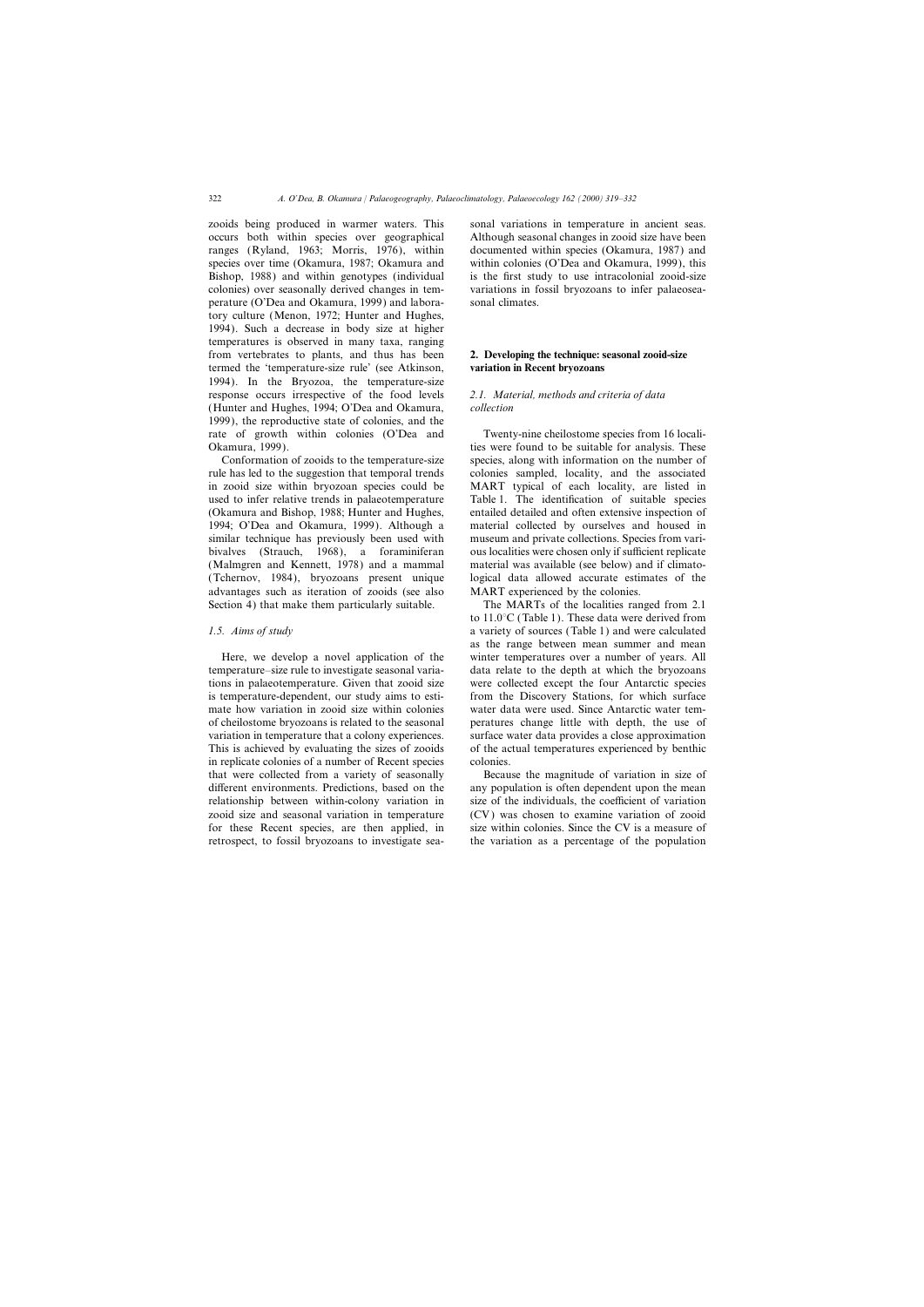### Table 1

| Recent cheilostome species used to assess the effect of seasonality on intracolony zooid size variation <sup>a</sup> |  |  |  |  |  |  |  |
|----------------------------------------------------------------------------------------------------------------------|--|--|--|--|--|--|--|
|                                                                                                                      |  |  |  |  |  |  |  |

| Species                                 | Number of colonies | Location               | Depth            | MART $(C)$          |  |
|-----------------------------------------|--------------------|------------------------|------------------|---------------------|--|
| Fenestrulina rugula Hayward & Ryland    | 5                  | Signy Island, Ant.     | Subtidal         | $2.1^{6}$           |  |
| <i>Inversiula nutrix</i> Jullien        | 5                  | Signy Island, Ant.     | Subtidal         | 2.1 <sup>6</sup>    |  |
| Aspidostoma giganteum (Busk)            | 5                  | Disc. St: WS 85, Ant.  | 79 m             | $2.1^{5,7}$         |  |
| Cellaria diversa Livingstone            | 5                  | Disc. St: 42, Ant.     | 120 <sub>m</sub> | $2.1^{5,7}$         |  |
| Smittipora levinseni (Canu & Bassler)   | 5                  | Mochina Bay, Ven.      | Subtidal         | $2.4^{1}$           |  |
| Watersipora subtorquata d'Orbigny       | 8                  | Mochina Bay, Ven.      | Subtidal         | $2.4^{1}$           |  |
| Membranipora tenuis Desor               | 6                  | Mochina Bay, Ven.      | Subtidal         | $2.4^{1}$           |  |
| <i>Hippoporella gorgonensis</i> Hasting | 5                  | Mochina Bay, Ven.      | Subtidal         | $2.4^{1}$           |  |
| Reptadeonella cf. plagiopora (Busk)     | 5                  | Mochina Bay, Ven.      | Subtidal         | $2.4^{1}$           |  |
| Akatopora sp. Davis                     | 5                  | El Moreno, Ven.        | Subtidal         | $2.5^{1}$           |  |
| Cosciniopsis incisa (Busk)              | 5                  | Disc. St: WS 124, Ant. | 40 <sub>m</sub>  | $2.5^{5,7}$         |  |
| Melicerita obliqua (Thornely)           | 5                  | Disc. St: 175, Ant.    | $>20$ m          | $2.5^{5,7}$         |  |
| Electra verticillata Norman             | 5                  | Cape Blanco, Maur.     | Subtidal         | 2.9 <sup>5, 7</sup> |  |
| New species new genus                   | 5                  | Otago Shelf, NZ        | 115 <sub>m</sub> | $3.8^{3}$           |  |
| Schizosmittina cinctipora (Hincks)      | 5                  | Otago Shelf, NZ        | 83 <sub>m</sub>  | $4.0^{3}$           |  |
| Calloporina angustipora (Hincks)        | 5                  | Otago Shelf, NZ        | 83 <sub>m</sub>  | $4.0^{3}$           |  |
| Chiastosella enigma Brown               | 5                  | Otago Shelf, NZ        | 83 <sub>m</sub>  | $4.0^{3}$           |  |
| Carbasea solanderi Norman               | 5                  | Shetland Isles, UK     | Subtidal         | $5.5^{2}$           |  |
| Securiflustra securifrons (Pallas)      | 5                  | Firth of Forth, UK     | 64 m             | $6.5^{2}$           |  |
| Aimulosia marsupium MacGillivray        | 5                  | Wellington, NZ         | Subtidal         | $6.5^{3}$           |  |
| Electra verticillata Norman             | 6                  | Sitges, Spain          | Subtidal         | 8.0 <sup>4</sup>    |  |
| Parasmittina trispinosa (Johnston)      | 5                  | Plymouth, UK           | 30 <sub>m</sub>  | $9.0^2$             |  |
| Schizoporella errata (Waters)           | 5                  | Porlock Bay, UK        | Subtidal         | $10.5^2$            |  |
| <i>Escharella immersa</i> (Fleming)     | 7                  | Porlock Bay, UK        | Subtidal         | $10.5^2$            |  |
| Escharella labiosa (Busk)               | 5                  | Porlock Bay, UK        | Subtidal         | $10.5^2$            |  |
| Callopora lineata (Linnaeus)            | 5                  | Porlock Bay, UK        | Subtidal         | $10.5^2$            |  |
| Phaeostachys spinifera (Johnston)       | 5                  | Porlock Bay, UK        | Subtidal         | $10.5^2$            |  |
| Escharina vulgaris (Moll)               | 5                  | Monaco, France         | 34 m             | 10.5 <sup>4</sup>   |  |
| Microporella ciliata (Pallas)           | 5                  | Monaco, France         | 34 m             | 10.5 <sup>4</sup>   |  |
| Schizoporella longirostris Hincks       | 5                  | Marseilles, France     | 15 <sub>m</sub>  | 11.0 <sup>4</sup>   |  |

a Also listed: the growth habit of species, number of colonies utilized for each species, the locality, depth and the mean annual range of temperature (MART) typical for the locality of collection. Material from Porlock (UK) was collected in 1997, material from France was donated by J.G. Harmelin (Centre d'Océanologie de Marseille), and *Fenestrulina rugula* colonies were borrowed from British Antarctic Survey collections. All other material is housed in the Department of Zoology at the Natural History Museum, London. Data on MART are from various sources; (1) Hastenrath and Lamb (1977), (2) Lee and Ramster (1981), (3) Jillet (1969), (4) Mars (1963), (5) Shea et al. (1990), (6) Clarke et al. (1988), (7) Levitus (1982). Ven.=Venezuela; Maur.=Mauritania; Ant.= Antarctica; Op. Tab.=Operation Tabarin; Disc. St.=Discovery Station.

for analysis. Within each colony, 20 normal feeding thereby providing a mean intracolony CV for each zooids (autozooids) were randomly selected using measure of zooid size for each species at a single a transparent grid over the colony and random locality. numbers as co-ordinates. For each zooid, the maxi-<br>The selection of species and colonies was rigormum length and maximum width were measured ously standardized and a number of rules adhered using a micrometer eyepiece fitted to a stereo- to. This approach reduces variation in the data microscope. The length and width were combined due to factors known to affect zooid size, including; to derive an index of zooid frontal area substratum irregularities, biotic interactions (e.g.

mean, comparisons can be made between popula- (length  $\times$  width). The CVs for zooid lengths, tions with differing means. widths and areas for each colony were generated We used a minimum of five colonies per species and then averaged for each species at each locality,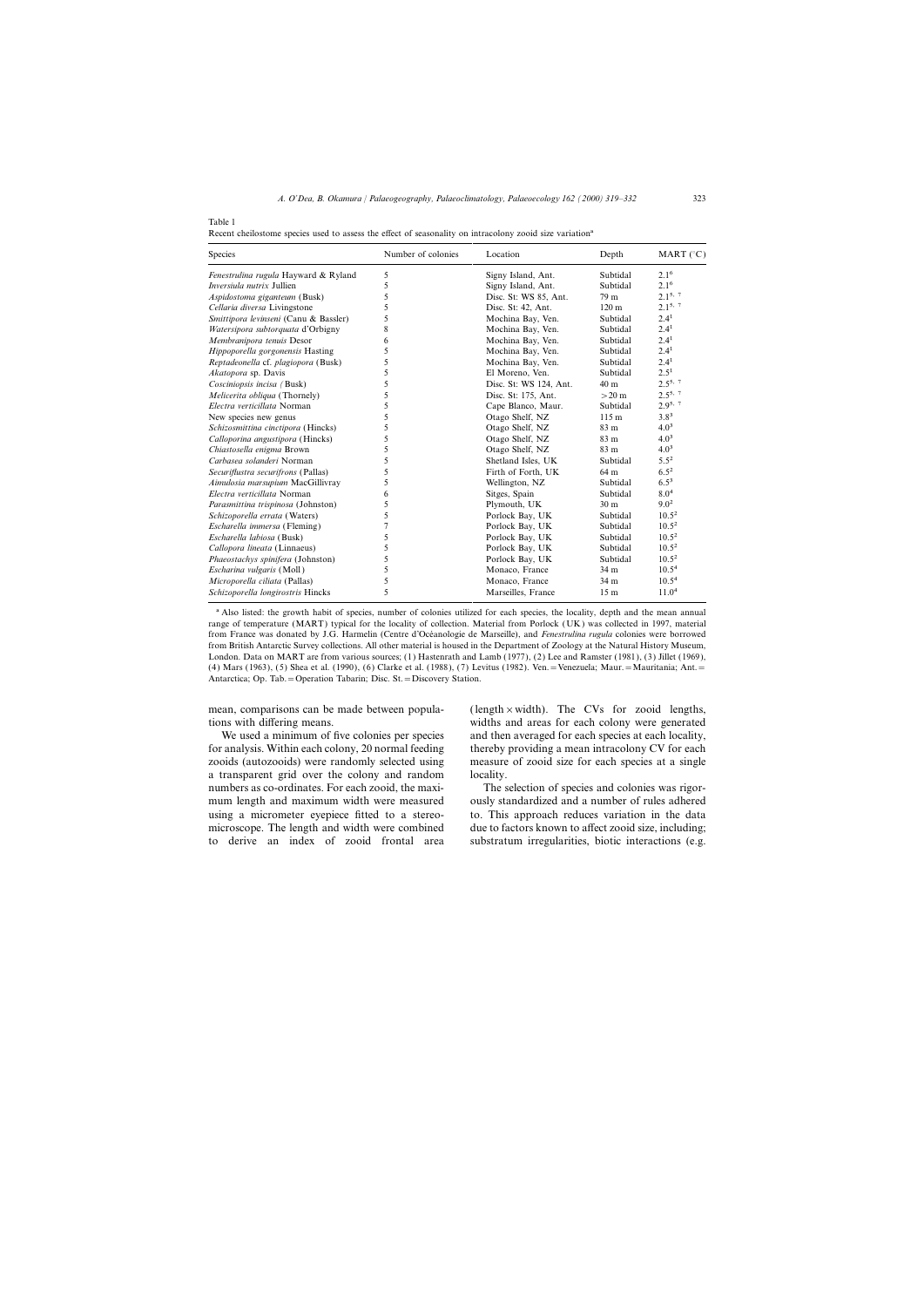competition for space; see Poluzzi and Coppa, 1991), physical damage to colonies, and waterflow regime (Okamura and Partridge, 1999).

Species were utilized only if: (1) zooid margins were clearly distinguishable throughout ontogeny; (2) colonies were sufficiently calcified that zooid distortion as a result of desiccation was not significant; (3) colonies could potentially reach a fairly large size [i.e. were not determinately growing small spot colonies; Bishop (1989)]; and (4) at least five replicate colonies were available from a single locality.

Colonies were selected for analysis only if: (1) they comprised at least 30 ontogenetically complete autozooids; (2) substratum irregularities were minimal at both the zooid and colony level (not relevant for erect species); (3) no part of the colony was restricted from the ambient environment (e.g. by an overhang); and (4) levels of competition from neighbours were low, and epibionts did not restrict growth.

Although the selection of zooids within colonies was randomized, some subjective sampling was exercised. A randomly selected zooid was only measured if: (1) it was a normal autozooid (e.g. it was not an ovicellular zooid, kenozooid, avicularium or a vibraculum); (2) it was not frontally budded from the original linear series; (3) it was outside the zone of astogenetic change [a region of a colony that is characterized by a successive increase in zooid size; Boardman et al. (1969)]; or (4) it was not 'abnormal' in size or shape as a result of physical damage or biotic interactions.

For each species, the mean intracolony CVs of zooid length, width and frontal area were plotted against the MART for the respective localities from which colonies were collected. The relationships between the MART and mean CV of zooid length, width and area were analysed using a Model I linear regression (MINITAB).

zooid length (Fig. 2a), width (Fig. 2b) and area<br>(Fig. 2c) for each species at each locality plotted<br>species at a single locality. Plots are fitted with a linear trend against the MART experienced by the colonies. line, the 95% confidence limits of which are indicated by Each single point represents a mean intracolony dashed lines.



Fig. 2. Plots of the mean coefficient of variation (CV ) of intraco-*2.2. Results* lony variation in zooid morphology against the mean annual range of temperature (MART) experienced by the colonies Fig. 2 displays the mean intracolony CV's of (A) Zooid length  $(R^2 = 74.7\%)$ . (B) Zooid width  $(R^2 = 58.9\%)$ .<br>(C) Zooid area (length x width  $(R^2 = 80.0\%)$ ). Each point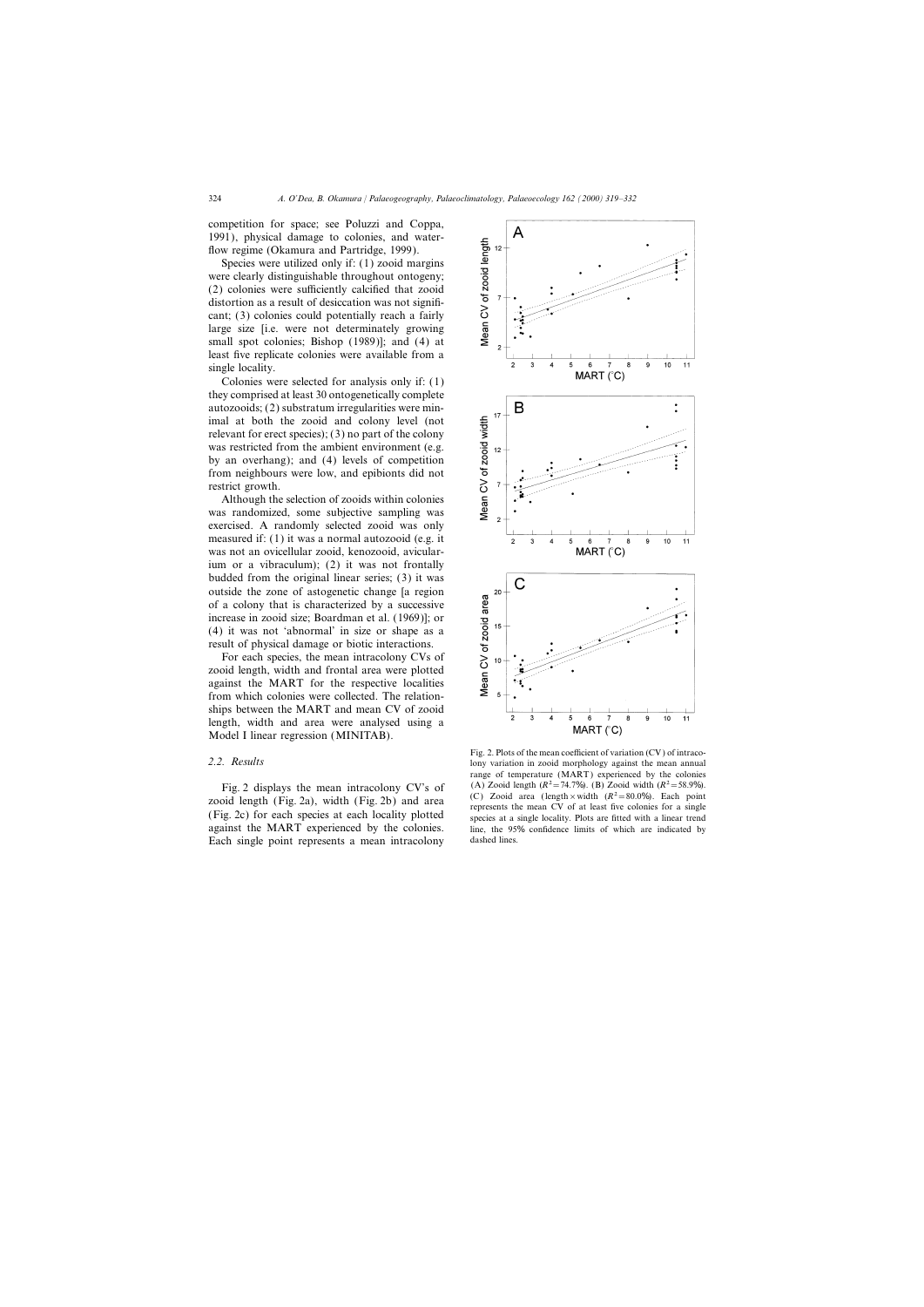annual range of temperature experienced by the colonies

| Response                                  | Regression results   |                            |                          |                               |  |  |  |  |
|-------------------------------------------|----------------------|----------------------------|--------------------------|-------------------------------|--|--|--|--|
|                                           | $R^2$ (%)            | МS                         | F                        | P                             |  |  |  |  |
| Zooid length<br>Zooid width<br>Zooid area | 74.7<br>58.9<br>80.0 | 172.11<br>240.91<br>422.31 | 86.46<br>42.61<br>117.04 | < 0.001<br>< 0.001<br>< 0.001 |  |  |  |  |

Table 2 where MART = mean annual range of temperature<br>Results of regression analysis (ANOVA) on the response of the synonianced by the hyvergon epolenics  $(^{\circ}C)$  and Results of regression analysis (ANOVA) on the response of the<br>mean coefficient of variation (CV) of intracolony zooid length,<br>width and area in cheilostome bryozoan colonies with the mean<br>annual range of temperature exper

### 2.4. Sources of error and assumptions of approach

Although rigorous steps were taken to optimize the collection of data from Recent colonies, back-<br>ground noise is apparent in the plotted data (Fig. 2) and the resulting linear equations from regression analysis. Since each equation has a CV from a species at a single locality, and each<br>
positive constant, a MART of 0°C does not result<br>
in zero intracedour variations in zooid size, as<br>
squares method and the 95% confidence interval would be expected if the

2.3. Algebraic technique for assessing seasonality were made to reduce such effects through the careful selection of species and colonies, the life The segitimate to rearrange the algebraic predictions of most bryozoan species are poorly<br>tor resulting from a regression so that the 'effect' understood (McKinney and Jackson, 1989).<br>can predict the 'cause', although the MART = −3+0.745(*b*) such instances and suggest species to avoid.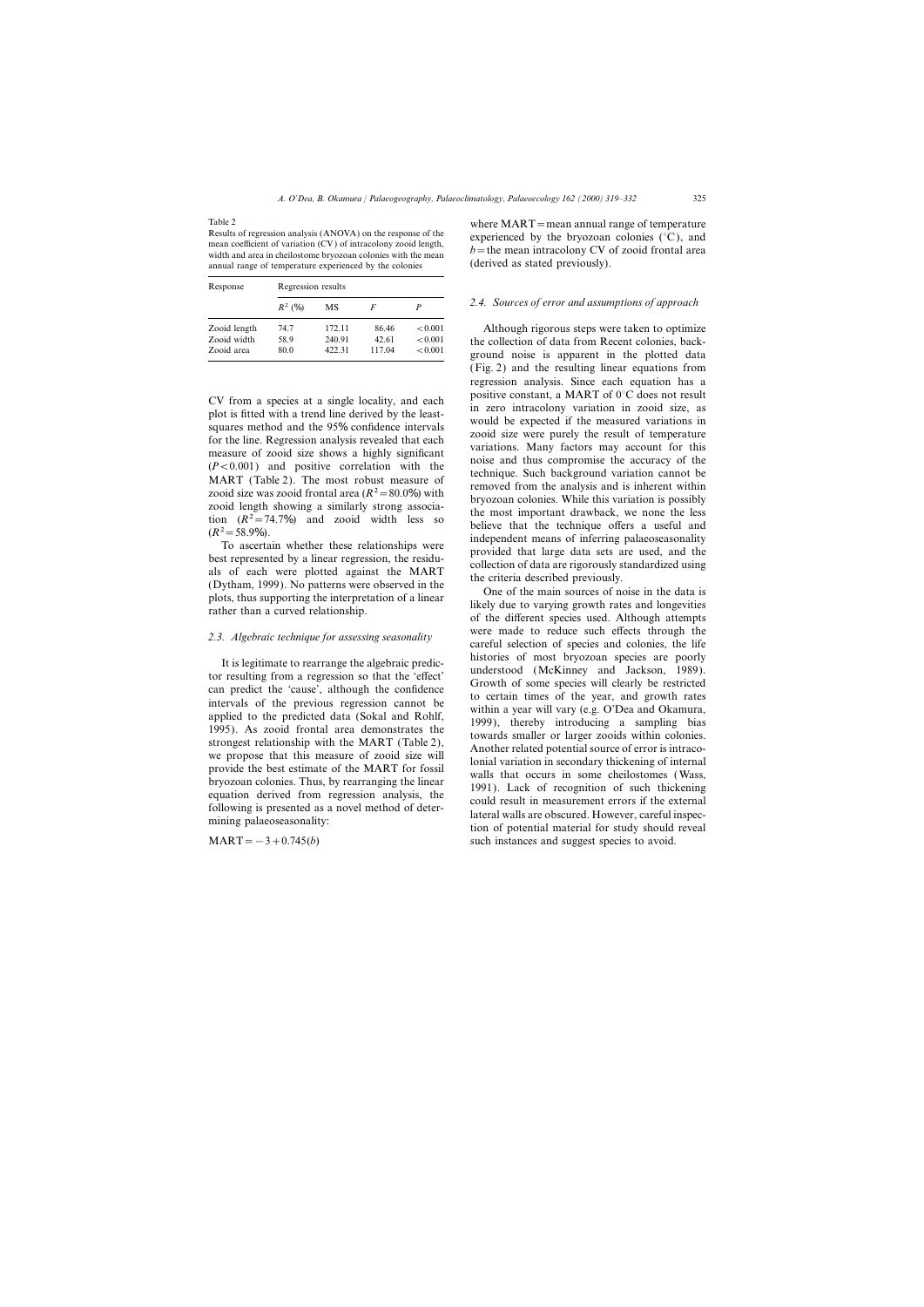- 
- 
- 

Of particular concern is the assumption that zooid temperature–size rule' (Atkinson, 1994). We are size responds primarily to temperature. It is con-<br>therefore confident that the relationship between ceivable that temperature could be a correlate of zooid size and temperature is similar amongst some other seasonally varying environmental species and, furthermore, that it has not changed factor that influences zooid dimensions. However, through geologic time. This latter assumption gains many studies have revealed temperature-related support from our subsequent analysis (see below) changes in zooid size irrespective of other season- of seasonality from Coralline Crag bryozoans, ally influenced factors, including food availability which is in agreement with previous estimates of (Hunter and Hughes, 1994; O'Dea and Okamura, seasonality during the Pliocene. 1999), salinity (O'Dea and Okamura, 1999), and reproductive state and growth rate (O'Dea and Okamura, 1999). Consideration of responses of **3. Application of technique to investigate** the populations of *Electra verticillata* from **palaeoseasonality in two case studies** Mauritania and Spain provides further evidence that zooid size varies directly with temperature as In this section, our technique is applied to the variation in zooid size is in keeping with the investigate the seasonality in the Pliocene Coralline very different seasonal temperature regimes experi- Crag in Britain and the Miocene 'faluns' in France. enced by both populations (Table 1). This example Presentation of these two case studies aims not additionally indicates that the relationship between only to further understand the palaeoclimate intracolonial zooid size variation and seasonal during these two periods but also to test the temperature regime occurs within species [as was strength and validity of the technique when applied also shown by Okamura and Bishop (1988)] and to fossils. The Coralline Crag was chosen because

ature and intracolonial variation in zooid size does approach. The 'faluns' were studied because seanot vary between species is provided by the wide sonality has not previously been estimated from variety of environments from which Recent colo- this deposit, previous seasonality data from nies were collected, and conformation to the trend Miocene terrestrial localities has provided conflictby multiple, diverse species. In the study, low ing results, and the abundance and preservation MART localities included warm equatorial coastal of bryozoan material provided colonies that were seas (the Caribbean), cold high-latitude seas adequate for our analysis. (Antarctica) and a deep temperate sea below the seasonal thermocline (Otago Shelf ). Although *3.1. Depositional environment of the Coralline* each environment is fundamentally different in *Crag* many respects, the low level of seasonal variation in temperature was none the less associated with The Coralline Crag is a 12 m thick deposit of low levels of variation in zooid size. This result cross-bedded, bioclastic calcareous sand that strongly suggests that the changes in zooid size outcrops in Suffolk, southern England (Fig. 3).

Apart from the noise in the data, we must point largely represent common responses to temperout the following assumptions on which the ature fluctuations by all bryozoans. Conformation approach is based: to the trend by multiple species is in keeping with 1. That the modern climatic data are reliable. the apparently universal response of body size to 2. That zooid size variations within the colonies temperature. The ubiquity of this response suggests selected for measurement are primarily con- that it may represent an unavoidable biological trolled by variations in temperature. phenomenon (e.g. Atkinson, 1994; van Voorhies, 3. That the nature of the zooid size response to 1996; Atkinson and Sibly 1997; O'Dea and temperature does not vary between species and Okamura, 1999), and its wide documentation has has not changed through geologic time. resulted in reference to the relationship as 'the

is not a taxonomic artifact.  $\qquad \qquad \text{a great deal is known about the temperature regime}$ Evidence that the relationship between temper- of the time, and it thus serves as a 'test' of our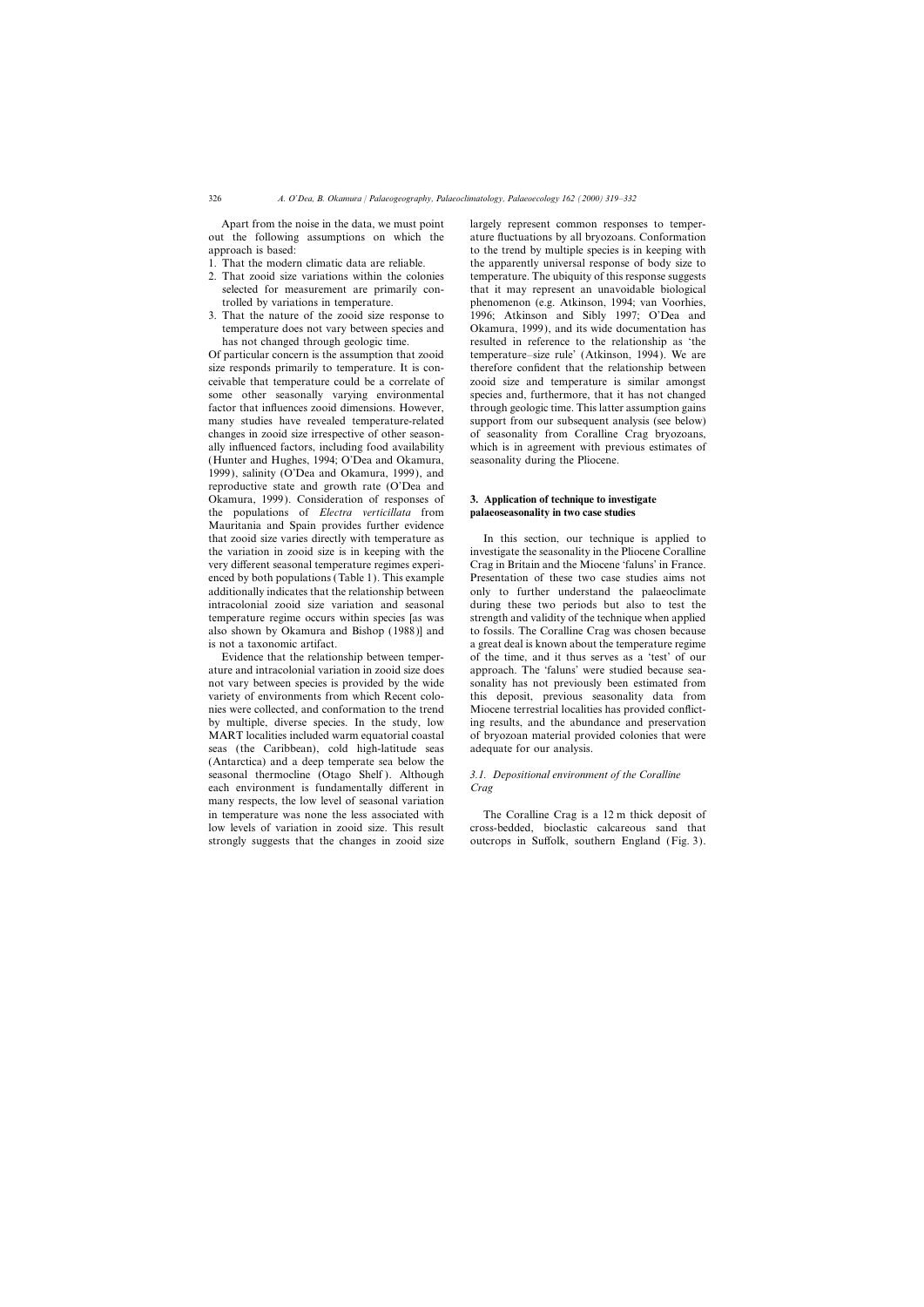

*material and methods* Fig. 3. Neogene fossil localities used in this study: the Pliocene Coralline Crag in south-east England and the middle Mocene 'faluns' at Channay-Sur-Lathan in north-west France. The Coralline Crag bryozoans were obtained from

Thorough analysis of the Coralline Crag fauna (see Section 2.1). Substitution of the mean intracohas dated the deposits at 3.55–3.75 Ma; Lower lony CV of zooid area in the regression equation Pliocene (see Funnel, 1996). The succession is rich obtained for Recent species allowed us to infer the in well-preserved micro- and macrofossils and associated MART experienced by each species yields an abundant and diverse assemblage of erect sampled from the Coralline Crag. and encrusting bryozoans. It has long been recognised that the Coralline Crag was deposited in a *3.3. Palaeoseasonality of the Coralline Crag:* sea that was considerably warmer than occurs *results and conclusions* around the British Isles at present ( Wood, 1848– 1882). Waters entering the sea of the Coralline The overall mean obtained from the individual Crag were predominantly from the south through mean intracolony CVs for the 11 species studied the then wider straits of Dover (see Funnel, 1996 provides an estimated MART of 6.6 $\degree$ C (Table 3). and references therein), and seasonal water-tem- The MART estimated individually by the 11 perature estimates range from 10 to  $24^{\circ}$ C (see species ranged from 4.6 to 8.9 $^{\circ}$ C, and the standard Wilkinson, 1980 and references therein). Coccolith deviation of the mean was 1.3<sup>°</sup>C. Today, there is assemblages in the Crag suggest that the sediments a more seasonal environment in the southern were deposited in waters with weak tidal currents North Sea, with a benthic MART of around that had a pronounced Atlantic influence (Jenkins 11.5°C (Lee and Ramster, 1981). Our result corro-

Coralline Crag suggests that the sea underwent evidence for the validity of our technique. less seasonal variation in temperature than occurs The shift in the seasonal regime in the seas

mum summer temperature of no more than 21°C, and Lagaaij (1963) estimated that the minimum winter temperature did not fall below 14°C. Thus, these two studies suggest a maximum annual range of temperature of 7°C. Using the presence of extant species of Foraminifera, Jenkins and Houghton (1987) suggested a maximum annual range of temperature of 8°C. The analysis of Foraminifera assemblages from Deep Sea Drilling Program site 552 indicates that the north-east Atlantic surface water underwent a MART of 4.9°C at the time of deposition of the Coralline Crag (Cronin and Dowsett, 1996), which is less than the seas at a similar locality experience today (Lee and Ramster, 1981).

# *3.2. Palaeoseasonality of the Coralline Crag:*

dashed area represents the inferred limits of the shallow sea collections of the Natural History Museum, covering north-west France during the deposition of the 'faluns' I ondon Fleven species were appropriate for study covering north-west France during the deposition of the 'faluns' London. Eleven species were appropriate for study (from Alvinerie et al., 1992). (see Table 3) using the methods and criteria of data collection employed for the Recent species

and Houghton, 1987). borates previous estimates of seasonality for the Previous palaeoenvironmental analysis of the Coralline Crag (see previously) and thus provides

at present. By assessing the extant bryozoan fauna around the British Isles since Pliocene times is of the Crag, Cheetham (1967) estimated a maxi- likely to be a function of myriad environmental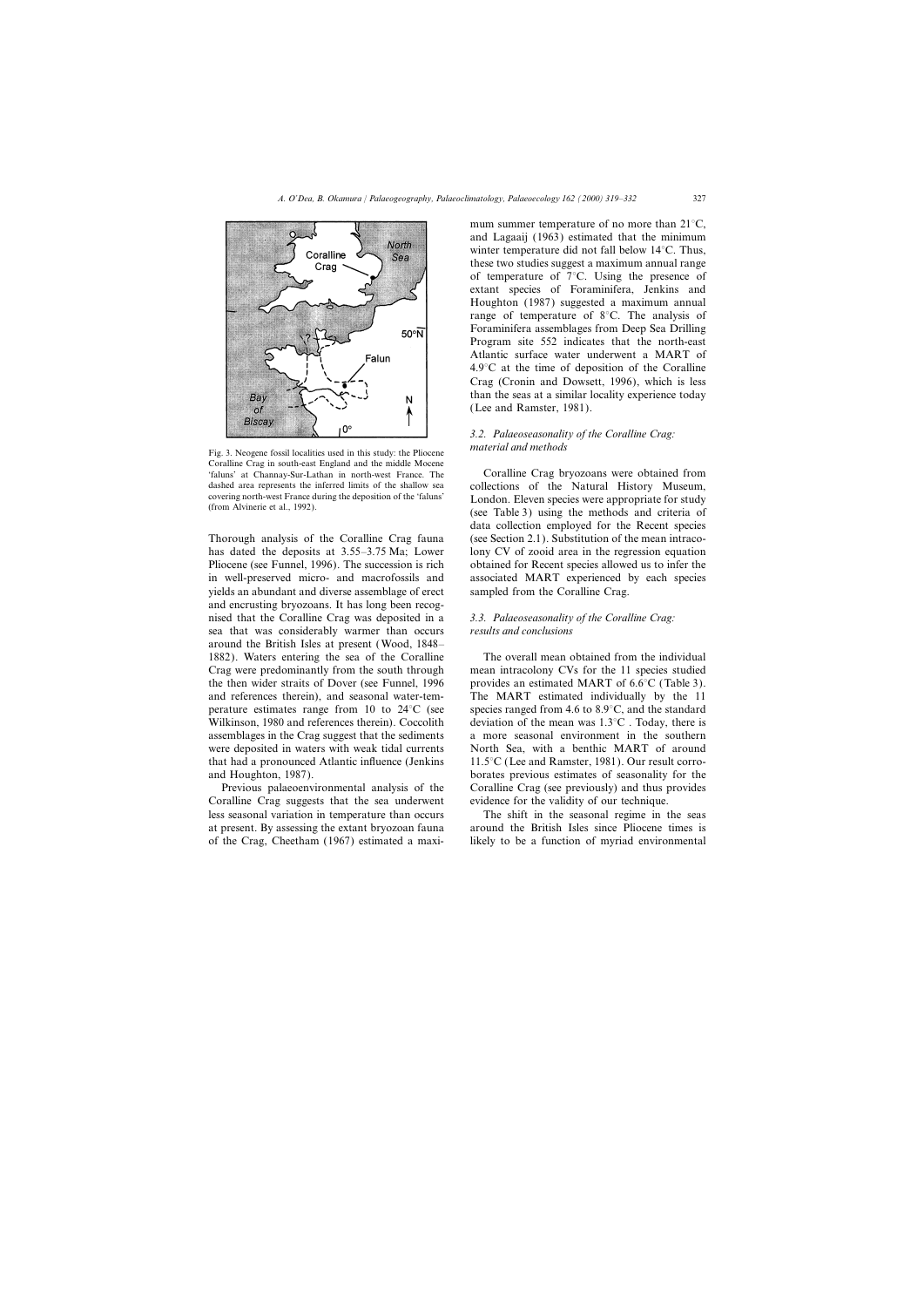Table 3

Cheilostome species from the Pliocene Coralline Crag, the number of colonies used to determine the mean coefficient of variation (CV ) of intracolony zooid areas of each species, together with derived estimates of mean annual range of temperature (MART)

| <b>Species</b>             | Number of colonies | Mean CV | Estimated MART $(^{\circ}C)$ |  |  |
|----------------------------|--------------------|---------|------------------------------|--|--|
| Cribrilina cryptooecium    | 6                  | 13.42   | 7.00                         |  |  |
| Membranipora oblonga       |                    | 12.44   | 6.26                         |  |  |
| Escharella immersa         | 6                  | 13.39   | 6.97                         |  |  |
| Escharella labiosa         | <sub>(</sub>       | 10.25   | 4.63                         |  |  |
| Fenestrulina malusii       |                    | 14.70   | 7.95                         |  |  |
| Escharina dutertrei        |                    | 12.40   | 6.23                         |  |  |
| Cribrilina watersi         |                    | 12.56   | 6.36                         |  |  |
| Amphiblestrum trifolium    |                    | 11.06   | 5.24                         |  |  |
| Schizomavella auriculata   |                    | 16.05   | 8.96                         |  |  |
| Chorizopora brongniartii   |                    | 11.31   | 5.43                         |  |  |
| Cellaria sinuosa           |                    | 13.84   | 7.31                         |  |  |
| Overall mean               |                    | 12.85   | 6.58                         |  |  |
| Overall standard deviation |                    | 1.68    | 1.25                         |  |  |

the waters entering the British Isles from the question of thermal stratification in this sea, an Atlantic were much warmer than at present, the estimate of seasonality from surface waters is North Atlantic warm water gyre was displaced required. If the level of seasonality in surface northwards (Cifelli, 1976), and the Gulf Stream waters greatly exceeds that in benthic waters, there and North Atlantic Drift were likely to have would be a strong case for thermal stratification. been enhanced (Cronin and Dowsett, 1996). Continental regions were also generally warmer *3.4. Depositional environment of the Miocene* (see Shabalova and Konnen, 1995). Thus, winter- *'faluns'* time cooling of surface waters through contact with continental air may have been less intense In north-west France, a few disused quarries and the associated seasonal variation in temper- outcrop parts of highly fossiliferous, marine deposature reduced. its, known locally as the 'faluns' (Fig. 3). At

Crag may have been deep enough to allow a well- by a set of unconsolidated bioclastic sands that developed thermocline to persist (Jenkins and have become preserved and exposed by regional Houghton, 1987), thus buffering the benthic envi-<br>metamorphic events. The presence of oblique and ronment from marked seasonal shifts in temper- cross-bedded sedimentary structures suggests that ature. Today, the southern North Sea is generally the sediments were deposited in a shallow  $(< 50 \text{ m}$ ) too shallow and well mixed to allow prominent sea under high-energy conditions (Lécuyer et al., too shallow and well mixed to allow prominent seasonal thermal stratification to develop (Lee and 1996). Around 1000 fossil species of marine inver-Ramster 1981). Bathymetric estimates for the tebrates, fish, terrestrial crocodiles, and mammals Coralline Crag have ranged from 10 to 305 m. are present (Cavelier, 1989). The assemblage of Wilkinson (1980) believed the depth to be near foraminiferans indicates a Langhian to early 20 m, in which case, the entire water column was Serravallian age of approximately 16–14 Ma, i.e. probably well mixed, particularly if there was a early middle Miocene (Lécuyer et al., 1996). tidal influence, as has been suggested (Jenkins and The thermophilic faunal assemblage of the Houghton, 1987). However, the sediments of the 'faluns' indicates mean annual water temperatures Houghton, 1987). However, the sediments of the Crag suggest that deposition occurred within a much warmer than the present day and analagous

factors. During deposition of the Coralline Crag, (Jenkins and Houghton, 1987). To resolve the

An additional explanation is that the sea of the Channay-sur-Lathan, the 'faluns' are represented

water body with a well-developed thermocline to the sub-tropical marine realm (Lécuyer et al.,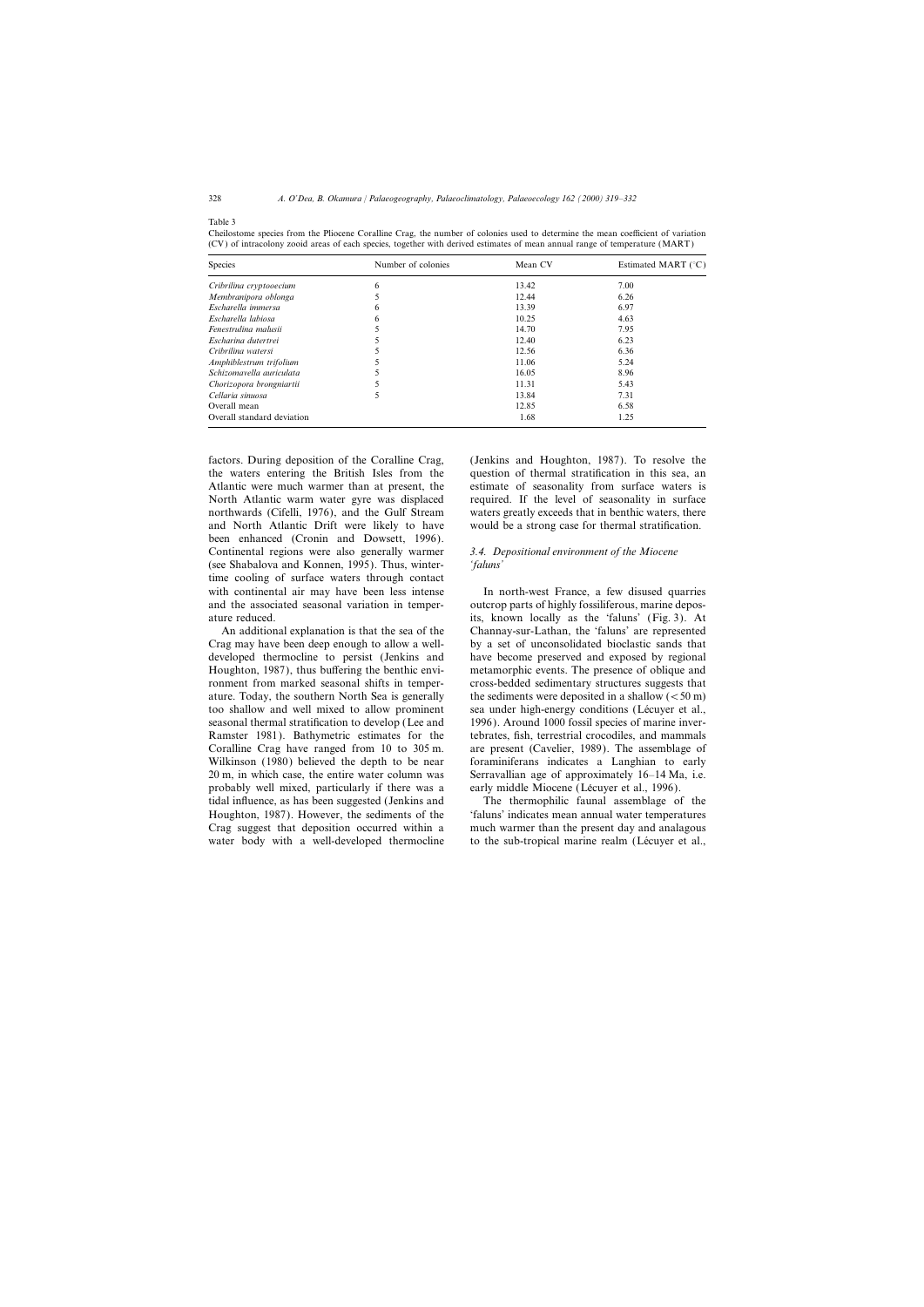1996). Oxygen isotopic composition of phosphates Atlantic Ocean only via a shallow strait to the in vertebrate teeth and bone indicates a mean west  $(Fig. 3)$ . Estimates of high salinities (Lécuver annual water temperature of  $20^{\circ}$ C (Lécuver et al., et al., 1996) and the presence of gypsum in some in temperature for the 'faluns' or for any other indicating that during deposition of the 'faluns', mid-latitude marine environment of similar age. evaporation probably exceeded precipitation.

bivalves were collected from a single stratigraphic a relatively low MART for the 'faluns' suggests horizon in the 'faluns' deposit at Channay-Sur-<br>that the prevailing continental climate in north-Lathan, north-west France (Fig. 3; see also Buge, west France during the Middle Miocene was more for study (see Table 4) using the methods and (1990)] as a 'substantially reduced annual cycle of criteria of data collection employed for Recent temperature'). species. Faunal and floral evidence suggests that pre-

mean CVs of the five species studied provided an and Schmitz, 1996). None the less, our results estimated MART of 5.4°C (Table 4) and a stan-<br>provide independent evidence that continental estimated MART of  $5.4^{\circ}$ C (Table 4) and a standard deviation of 1.1°C. The range in the MART Europe may have been more 'equable' at this time. indicated by the individual species was between 4.2 and 6.9°C (Table 4). Today, the northern part of the Bay of Biscay averages a MART of 8°C **4. Conclusions** (Shea et al., 1990).

oceanic conditions as it was connected to the relationship exists between the mean annual range

| <b>Species</b>              | Number of<br>colonies | Mean<br>CV | Estimated<br>MART $(^{\circ}C)$ |  |
|-----------------------------|-----------------------|------------|---------------------------------|--|
| 'Biflustra' savartii        | 5                     | 10.91      | 5.13                            |  |
| Thalamoporella neogenica    | 5                     | 9.63       | 4.17                            |  |
| Callopora cf. lineata       |                       | 10.11      | 4.53                            |  |
| Steginoporella rhomboidalis | 5                     | 12.41      | 6.24                            |  |
| Escharoides coccinea        |                       | 13.26      | 6.88                            |  |
| Overall mean                |                       | 11.26      | 5.39                            |  |
| Overall standard deviation  |                       | 1.53       | 1 14                            |  |

1996). There are no estimates of seasonal variation localities (Durand, 1960) substantiate this view by Today, enclosed epicontinental seas of similar lati-*3.5. Palaeoseasonality of the Miocene 'faluns':* tudes undergo seasonal fluctuations in temperature *material and methods* more in accord with the atmospheric continental climate than with the oceanic temperature regime Bryozoans encrusting smooth pebbles or (Prandle and Lane, 1995). Thus, our estimate of 1957; p. 20). Five species were identified as suitable 'equable' than today [defined by Sloan and Barron

mid Miocene continental regions experienced *3.6. Palaeoseasonality of the Miocene 'faluns':* greater 'equability' compared to subsequent *results and conclusions* periods (e.g. Markwick, 1994; Smith and Patterson, 1994), although the evidence is frag-The overall mean obtained from the individual mentary and frequently contested (e.g. Andreasson

The sea of the 'faluns' was not exposed to fully We have shown that a highly significant linear of temperature and variation in zooid size within colonies of cheilostome bryozoans. Application of Table 4 Cheilostome species from the Miocene 'faluns', the number of this relationship allows us retrospectively to derive colonies used to determine the mean coefficient of variation absolute estimates of the MART of an ancient sea<br>(CV) of intracolony zooid areas of each species, together with by interpolation of zooid size variation in fossi (CV) of intracolony zooid areas of each species, together with<br>derived estimates of mean annual range of temperature<br>(MART)<br>(MART)<br>derived a reasonable estimate of the MART for the Pliocene sea of the Coralline Crag and the first estimate of seasonality for the middle Miocene sea of the 'faluns' in north-west France.<br>Our technique may be particularly useful for

application in shallow-water marine environments for the following reasons: (1) being sessile organisms, bryozoans provide an estimate of seasonality<br>that is relevant to a single locality, unlike organ-<br>isms which may migrate seasonally through water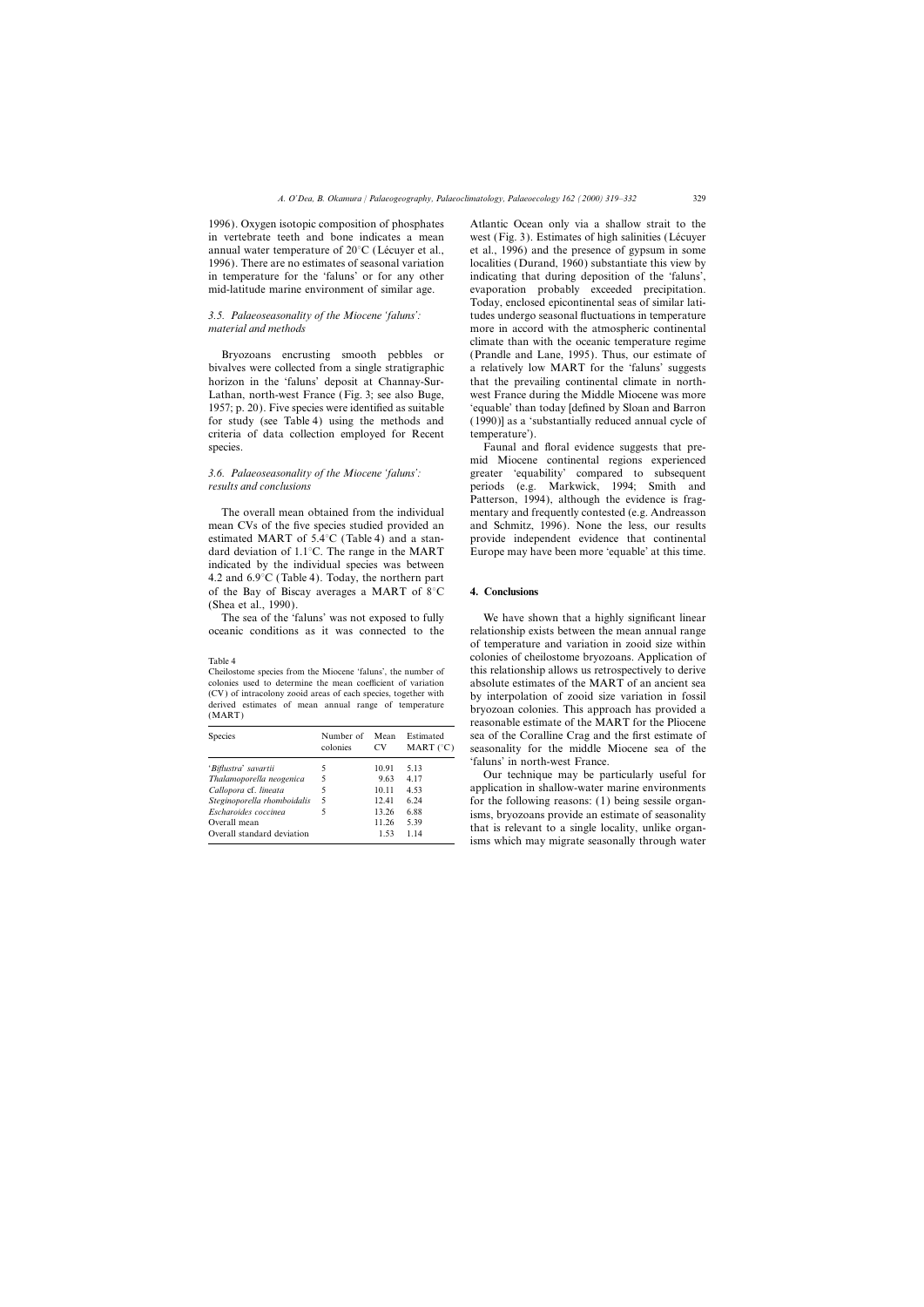bodies (e.g. foraminiferans, ammonites, fish); (2) peratures of the early middle Eocene of France from *Turri-*<br>
challoctome, bruggeons, are common, fossile in *tella*  $\delta^{18}$ O profiles. Geology 24, 1067–1070. cheilostome bryozoans are common fossils in<br>Cretaceous, Paleogene, Neogene and Quaternary<br>marine sediments; (3) cheilostome bryozoans often<br>Marine Schultz, and School Callaw for ectotherms? Adv. Ecol. Res. 25, 1–58.<br>Atkins tolerate broad thermal ranges; (4) cheilostome bigger in colder environments? Making sense of a life history colonies are generally small, thereby facilitating puzzle. Trends Ecol. Evol. 12, 235–239.<br>
collection of large amounts of material: (5) colored Bader, B., 2000. Life cycle, growth rate and carbonate procollection of large amounts of material; (5) colo-<br>nies comprise many zooids, thus providing ample<br>replicate data; and (6) the technique is easily<br>allen Press. Panama.<br>Allen Press. Panama. applied and inexpensive. We conclude that, pro- Bishop, J.D.D., 1989. Colony form and the exploitation of spatvided appropriate data are collected with care, ial refuges by encrusting Bryozoa. Biol. Rev. Camb. Phil.<br>
bryozoans offer a unique and valuable source of Soc. 64, 197–218. bryozoans offer a unique and valuable source of soc. 64, 197–218.<br>
information for palaeoenvironmental inference.<br>
Our technique provides an independent means of North American Paleontological Convention, 294–320. estimating palaeaoseasonality that does not suffer Buge, E., 1957. Les bryozoaires du Néogène de l'ouest de la from the assumptions and errors inherent in other France. Mem. Mus. Natl. d'Hist. Nat. C6, 1–436. techniques currently used to estimate palaeosea-<br>
Cavelier, C., 1989. Le bassin Parisien au Néogène. In: Actes connel temperature regimes. Thus, previded cuffi sonal temperature regimes. Thus, provided suffi-<br>cient bryozoan material is present for investigation,<br>our technique should be highly complementary to<br>zoan Metarabdotos. Trans. Gulf Coast Assoc. Geol. Soc. existing approaches. 17, 400–407.

We would like to thank Ken McKinney for Bull. 88, 65–86.<br>
help in finding the 'faluns', Jo Harmelin for provid-<br>
and Evolutionary Approach. Blackwell, Oxford.<br>
Cox, C.B., Moore, P.D., 1993. Biogeography. An Ecological and ing Recent bryozoans from France, Mary Spencer- Cronin, T.M., Dowsett, H.J., 1996. Biotic and oceanographic Jones and Paul Taylor for assistance and loan of response to the Pliocene closing of the central American museum specimens. Andrew Clarke for the loan isthmus. In: Jackson, J.C.B., Budd, A.F., Coates, A.G. museum specimens, Andrew Clarke for the loan isthmus. In: Jackson, J.C.B., Budd, A.F., Coates, A.G.<br>
of Antanctic motorial and Dannis Cordon for (Eds.), Evolution and Environment in Tropical America. of Antarctic material, and Dennis Gordon for<br>taxonomic assistance. Alison Washbrook helped<br>D'Croz, L., Robertson, D.R., 1997. Coastal oceanographic concollect fossils. Howard Falcon-Lang, Steve ditions affecting coral reefs on both sides of the Isthmus of Hagemen, and Abigail Smith made valuable com- Panama. In: Proc. 8th Int. Coral Reef Symp. 2. Smithsonian ments on the manuscript. The work for this paper Tropical Research Institute, Balboa, Republic of Panama, was carried out during the receipt of a BBSBC pp. 2053–2058. was carried out during the receipt of a BBSRC Dowsett, H.J., 1991. The development of a long-range foramini-<br>studentship to A.O. fer transfer function and application to late Pleistocene

- Alvinerie, J., Antunes, M.T., Cahuzac, B., Lauriat-Rage, A., Guide. Blackwell, Oxford.<br>Montenat, C., Puiol, C., 1992. Synthetic data on the paleo-<br>Funnel, B.M., 1996. Plio-Pleistocene palaeogeography of the geographic history of northeastern atlantic and Betic-Rifian southern No<br>basin, during the Neogene (from Brittany, France, to 15, 391–405. basin, during the Neogene (from Brittany, France, to Morocco). Palaeogeogr., Palaeoclimatol., Palaeoecol. 95, Guzman, H.M., Tudhope, A.W., 1998. Seasonal variation in
- 

- 
- 
- 
- 
- 
- 
- 
- 
- Cifelli, R., 1976. Evolution of ocean climate and the record of planktonic foramifera. Nature 264, 431–432.
- Clarke, A., Holmes, L.J., White, M.G., 1988. The annual cycle **Acknowledgements of temperature, chlorophyll and major nutrients at Signy** Island, South Orkney Islands, 1969–1982. Br. Antarct. Surv.
	-
	-
	-
	- North Atlantic climatic extremes. Paleoceanography 6, 259–273.
- Durand, S., 1960. Le Tertiaire de Bretagne. Mèm. Soc. Gèol. **References** Minèral. Bretagne 13, 23–35.
	- Dytham, C., 1999. Choosing and Using Statistics: A Biologist's
	- Montenat, C., Pujol, C., 1992. Synthetic data on the paleo-<br>
	geographic history of northeastern atlantic and Betic-Rifian<br>
	Southern North Sea basin (3.75–0.60 Ma). Quat. Sci. Rev.
- 263–286. skeletal extension rate and stable isotopic  $(^{13}C/^{12}C)$  and  $.^{28}C$ Andreasson, F.P., Schmitz, B., 1996. Winter and summer tem-  ${}^{18}O/{}^{16}O$  composition in response to several environmental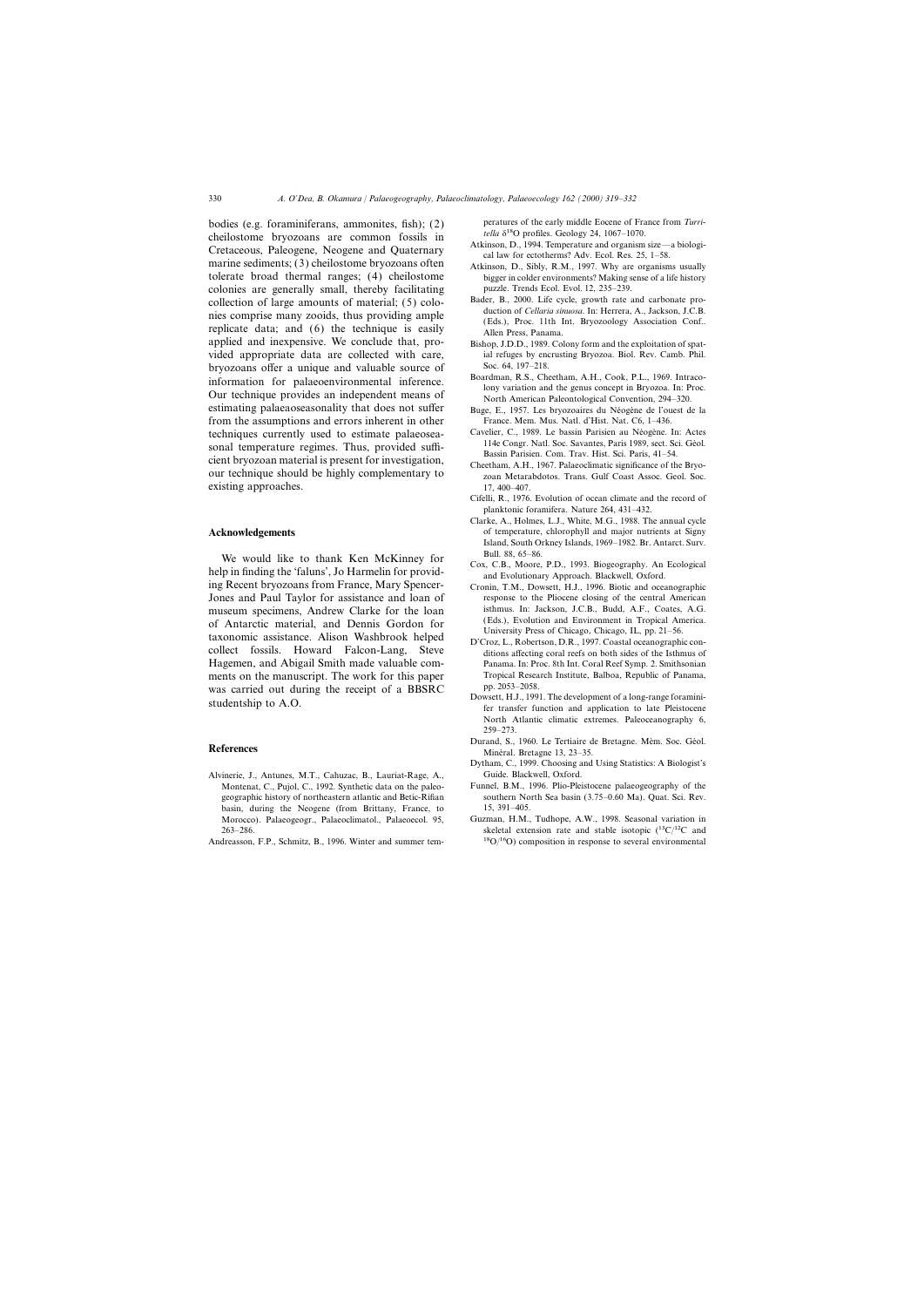variables in the Caribbean reef coral *Siderastrea siderea*. based on the Bryozoa *Hippothoa* (Cheilostomata–Asco-Mar. Ecol.-Prog. Ser. 166, 109–118. phora). J. Paleontol. 50, 1143–1149.

- Hastenrath, S., Lamb, P.J., 1977. Climatic Atlas of the Tropical O'Dea, A., Okamura, B., 1999. Influence of seasonal variation
- Hunter, E., Hughes, R.N., 1994. The influence of temperature, *seurati*. Mar. Biol. 135, 581–588. food ration and genotype on zooid size in *Celleporella hya-* Okamura, B., 1987. Seasonal changes in zooid size and feeding Olsen, Fredensborg, Denmark. ton University, Bellingham, Washington, pp. 197–203.
- England. Mededelingen van de Werrkgroep voor Tertiaire Palaeogeogr., Palaeoclimatol., Palaeoecol. 66, 145-152. en Kwartaire Geologie 24, 147–156. Okamura, B., Partridge, J.C., 1999. Suspension feeding adapta-
- peninsula south-eastern New Zealand. NZ. Jl. Mar. Biol. Bull. 196, 205–215. Freshwat. Res. 3, 349–375. Pätzold, J., Ristedt, H., Wefer, G., 1987. Rate of growth and
- ogy and Paleoecology. Norris, R.D., Corfield, R.M. (Eds.), 535–538. Paleontological Society Papers Vol. 4, 37–67. Poluzzi, A., Coppa, M.G., 1991. Zoarial strategies to win sub-
- 
- mals of the middle Miocene sea of western France. France. Palaeogeogr., Palaeoclimatol., Palaeoecol. 126, 61–74. Prandle, D., Lane, A., 1995. Stability of the annual temperature
- Lee, A.J., Ramster, J.W., 1981. Atlas of the Seas Around the cycle in shelf seas. J. Therm. Biol. 20, 111–120. British Isles. Ministry of Agriculture Fisheries and Food, Purton, L., Brasier, M., 1997. Gastropod carbonate  $\delta^{18}O$  and
- National Oceanic and Atmospheric Administration Profes- 25, 871–874. sional Paper 13. Department of Commerce, Washington, Ryland, J.S., 1963. The species of *Haplopoma* (Polyzoa). Sarsia DC., 173 pp. 10, 9–18.
- Lowe, J.J., Walker, M.J.C., 1986. Reconstructing Quaternary Shabalova, M.V., Konnen, G.P., 1995. Climate-change scenar-
- McKinney, F.K., Jackson, J.B.C., 1989. Bryozoan Evolution. perature changes. Climate Change 29, 409–428. Unwin Hyman, Boston, MA. Sharp, Z.D., Cerling, T.E., 1998. Fossil isotope records of sea-
- matic applications of mean size variations in *Globigerina* Geology 26, 219–222. *bulloides* d'Orbigny in the southern Indian Ocean. Shea, D.J., Trenberth, K.E., Reynolds, R.W., 1990. A Global
- Markwick, P.J., 1994. Equability, continentality and Tertiary Atmospheric Research, Washington, DC. climate—The Crocodilian Perspective. Geology 22, Sloan, L.C., Barron, E.J., 1990. 'Equable' climates during the 613–616. earth's history? Geology 18, 489–492.
- Mars, P., 1963. Les faunes et la stratigraphie du quaternaire Smith, G.R., Patterson, W.P., 1994. Mio-Pliocene seasonality
- Marshall, J.D., Pirrie, D., Clarke, A., Nolan, C.P., Sharman, ecol. 107, 291–302. J., 1996. Stable-isotopic composition of skeletal carbonates Sokal, R.R., Rohlf, F.J., 1995. Biometry. W.H. Freeman, San from living Antarctic marine invertebrates. Lethai 29, Fransisco, CA. 203–212. Strauch, F., 1968. Determination of Cenozoic sea-temperatures
- in three North Sea bryozoans exposed to different constant tol., Palaeoecol. 5, 213–233. temperatures. Mar. Biol. 15, 1–11. Tchernov, E., 1984. Fauna turnover and extinction rate in the
- 

- Atlantic and Eastern Pacific oceans. Wisconsin Press, WI. in temperature, salinity, and food availability on module 100 pp. size and colony growth in the estuarine bryozoan, *Conopeum*
- *lina* (L.). In: Hayward, P.J., Ryland, J.S., Taylor, P.D. activity in epifaunal colonies of *Electra pilosa*. In: Ross, (Eds.), Biology & Palaeobiology of Bryozoans. Olsen & J.R.P. (Ed.), Bryozoa: Present and Past. Western Washing-
- Jenkins, D.G., Houghton, S.D., 1987. Age, correlation and Okamura, B., Bishop, J.D.D., 1988. Zooid size in cheilostome palaeocology of the St. Erth beds and the Coralline Crag of bryozoans as an indicator of relative palaeotemperature.
- Jillet, J.B., 1969. Seasonal hydrology of waters off the Otago tions to extreme flow environments in a marine bryozoan.
- Jones, D.S., 1998. Isotopic determination of growth and longev- longevity of a large colony of *Pentapora foliacea* (Bryozoa) ity in fossil and modern invertebrates. In: Isotope Paleobiol- recorded in their oxygen isotope profiles. Mar. Biol. 96,
- Lagaaij, R., 1963. *Cupuladria canariensis* (Busk)—Portrait of a stratum space in *Calpensia nobilis* (Esper). In: Bigey, F.P., bryozoan. Palaeontology 6, 172–217. d'Hondt, J. (Eds.), Bryozoaires Actuels et Fossiles: Bryozoa Lécuyer, C., Grandjean, P., Paris, F., Robardet, M., Robineau, Living and Fossil. 337-360 Bulletin de la Société des Sciences D., 1996. Deciphering 'temperature' and 'salinity' from bio-<br>
Raturelles de l'Ouest de la France Mémoire HS 1. Société<br>

des Sciences Naturelles de l'Ouest de la France. Nantes. des Sciences Naturelles de l'Ouest de la France, Nantes,
	-
- Lowestoft, UK. 140 pp.  $\delta^{13}$ C values record strong seasonal productivity and stratifi-Levitus, S., 1982. Climatological Atlas of the World Ocean. cation shifts during the late Eocene in England. Geology
	-
	- Environments. Longman, Harlow, UK. ios—comparison of paleoreconstructions with Recent tem-
- Malmgren, B.A., Kennet, J.P., 1978. Late quaternary palaeocli- sonal climate and ecology: Straight from the horse's mouth.
	- J. Palaeontol. 52, 845–854. Monthly Sea Surface Climatology. National Centre for
		-
	- mediterraneen. In: Recueil des Travaux de la station marine on the Snake river plain—Comparison of faunal and oxygen de'Endoume, Marseille 43 (bull. 28), 61–97. isotopic evidence. Palaeogeogr., Palaeoclimatol., Palaeo-
		-
- Menon, N.R., 1972. Heat tolerance, growth and regeneration using *Hiatella arctica* (Linne´). Palaeogeogr., Palaeoclima-
- Morris, P.A., 1976. Middle Pliocene temperature implications Levant. In: Martin, P.S., Klein, R.G. (Eds.), Pleistocene